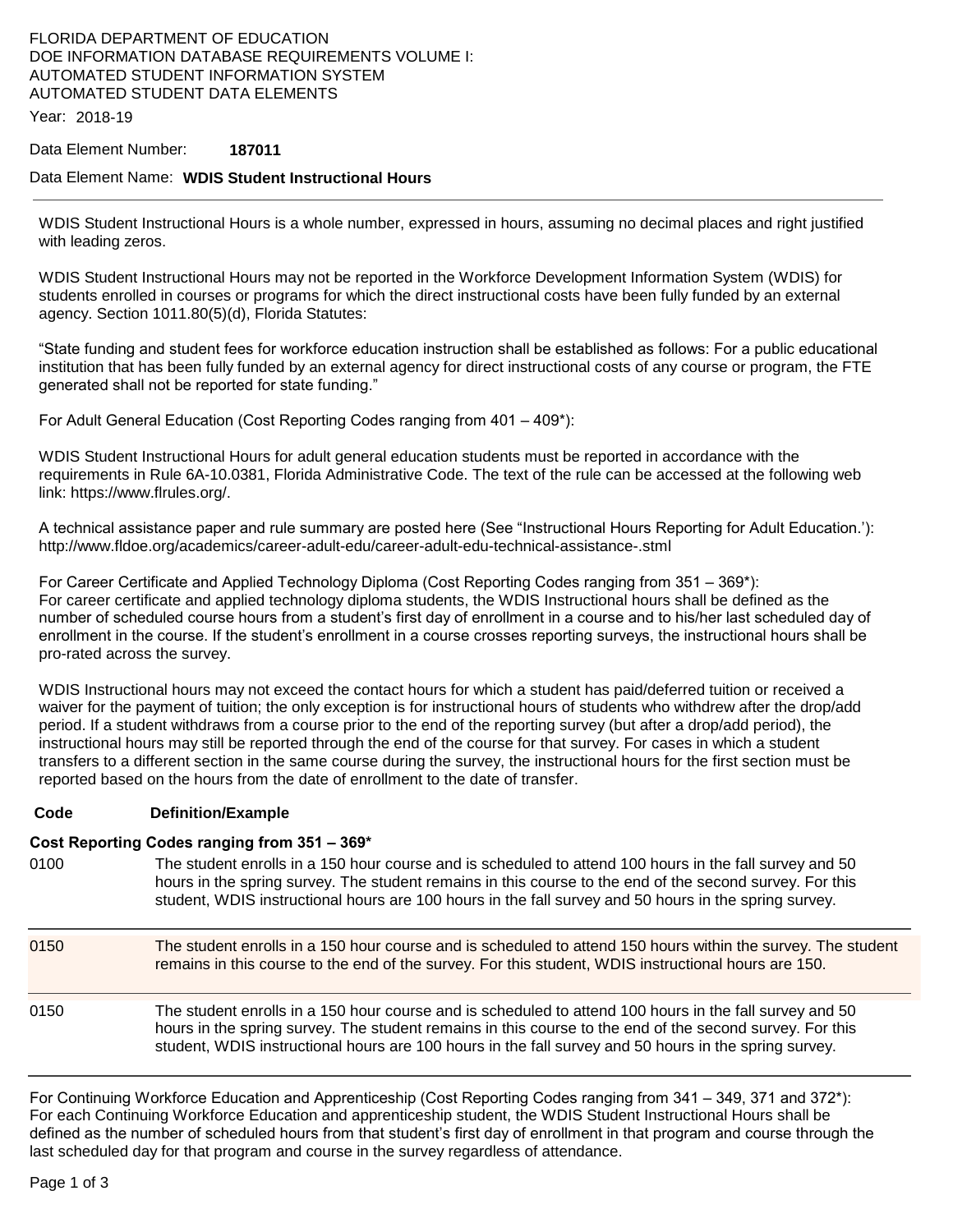## Data Element Name: **WDIS Student Instructional Hours**

The following Continuing Workforce Education and apprenticeship examples apply in district XX where there are 18 weeks in a semester. The WDIS class in question is scheduled to meet for one hour twice each week for a WDIS Class Length of 36 scheduled hours.

#### **Reporting Codes ranging from 341 – 349, 371 and 372\***

- 0032 The student enrolls on the fifth class day of the course (missing the first four classes). WDIS Student Instructional Hours are calculated from the fifth day of class through the last scheduled class day in the survey. For this student, WDIS Student Instructional Hours are 32.
- 0036 The student enrolls on the first day of the course. WDIS Student Instructional Hours are calculated from the first class day of the course through the last scheduled class day in the survey. For this student, WDIS Student Instructional Hours are 36.

See data element 108791, Cost Reporting Code, for valid codes at this link: http://www.fldoe.org/eias/dataweb/database\_0910/st37\_1.pdf

| Length:                 | 4       |
|-------------------------|---------|
| Data Type:              | Numeric |
| Year Implemented:       | 0203    |
| State Standard:         | N٥      |
| Use Types:              |         |
| State Reporting:        | Yes     |
| Local Accountability:   | Yes     |
| <b>FASTER:</b>          | N٥      |
| Migrant Tracking:       | N٥      |
| <b>Required Grades:</b> | Adult   |

#### **Programs Required:**

Workforce Development

## **Formats Required:**

WDIS Adult General Education Student Course DB9 48x

WDIS Career and Technical Education Student Course Schedule DB9 47x

## **Surveys Required:**

- Survey F Yes Survey W Yes
- Survey G Yes
- 
- Survey S Yes
- Survey X Yes

## **Appendixes:**

None